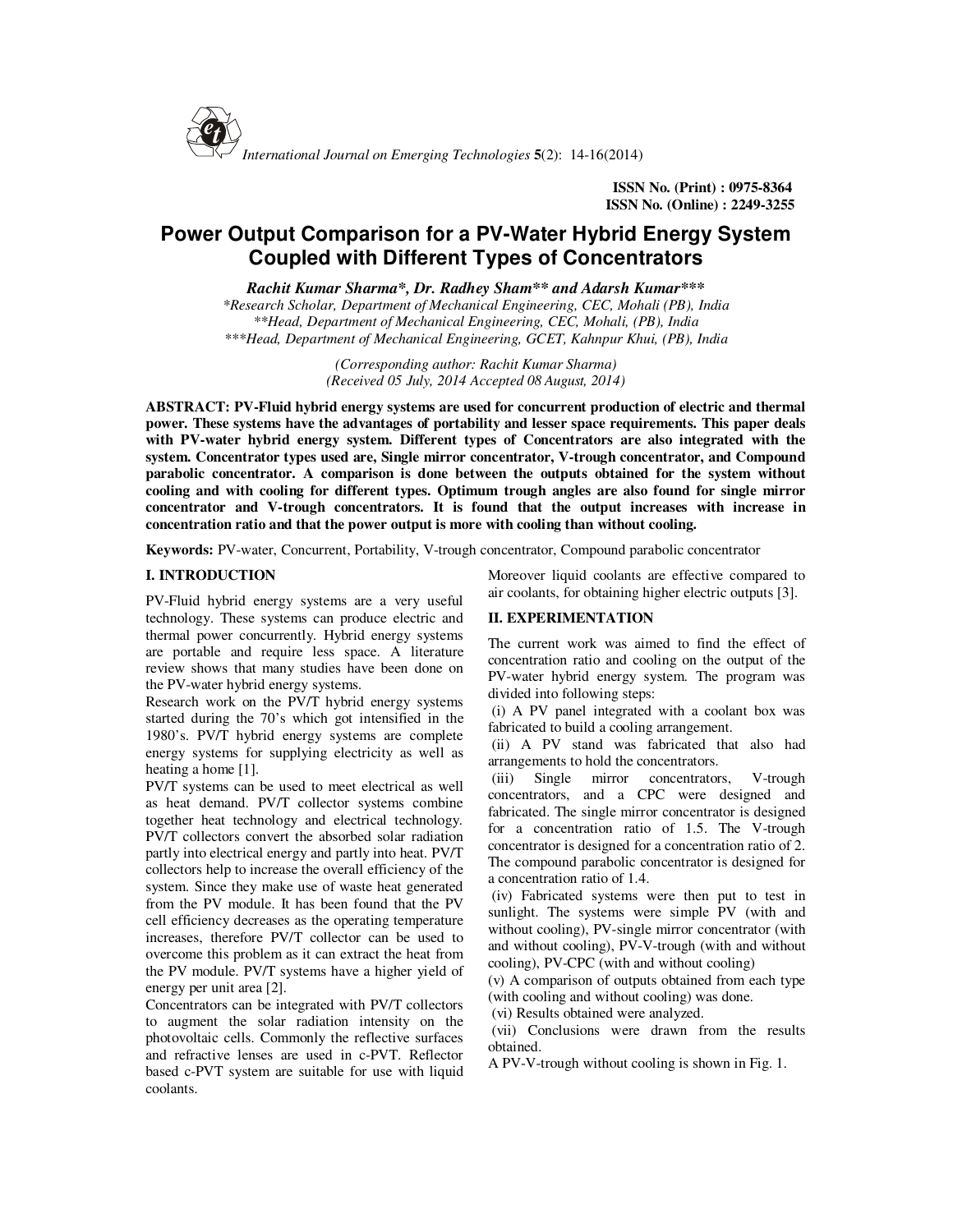

Fig. 1. PV-V-trough without cooling.

#### **III. RESULTS AND DISCUSSION**

After the PV-water system and the different concentrator arrangements have been built they are then put to test. The power output values are noted for each of the systems.

First of all a simple PV panel is taken into consideration. The power output values given by a simple PV without cooling arrangement are noted first followed by the values obtained by integrating it with a cooing arrangement. The power outputs obtained from a simple PV (with and without cooling) are shown in Fig. 2. The power output is given in Watts (W). The power output values obtained for the system (with and without cooling) are shown on the same graph for comparison with each other.

Similarly the power output values for a PV-single mirror concentrator (with and without cooling) are noted. The values thus obtained are shown in Fig. 3. The power output values for PV-V-trough (with and without cooling) are plotted on a graph as is given in Fig. 4.

The power output values obtained in case of PV-CPC (with cooling and without cooling) are shown in Fig. 5. The optimum trough angles are also found for the PV-single mirror concentrators and PV-V-trough concentrators. The optimum trough angle is the angle at which the power output by the system is at maximum.



**Fig. 2.** Output comparison for Simple PV panel.



**Fig. 3.** Output comparison for PV-single mirror concentrator.



Fig. 4. Output comparison for PV-V-trough concentrator.